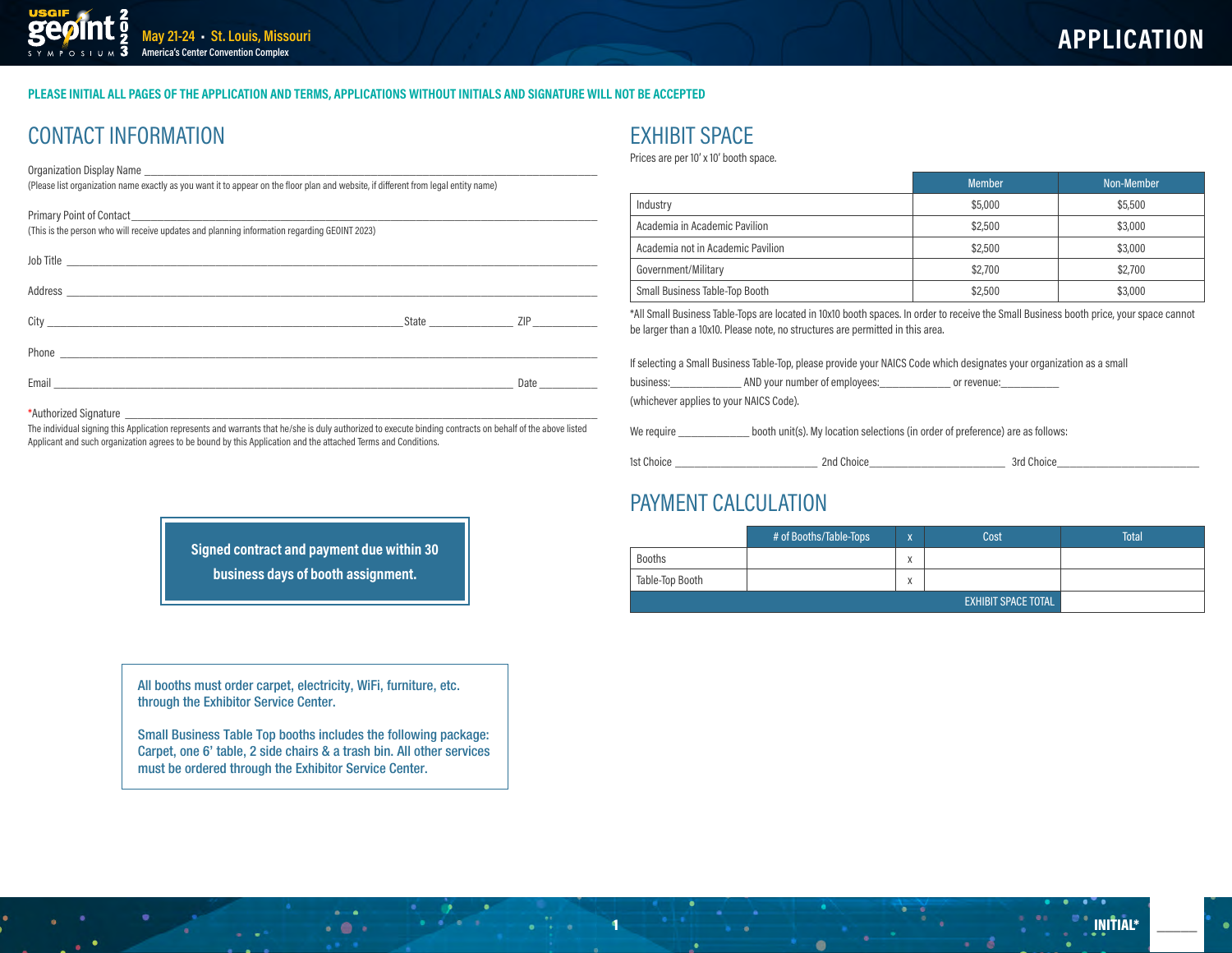## SPONSORSHIPS

|                                                 |                               | <b>USGIF Member</b>  |               |             | <b>Non-Member</b> |              |
|-------------------------------------------------|-------------------------------|----------------------|---------------|-------------|-------------------|--------------|
| <b>Description</b>                              | <b>Available</b>              | Cost                 | <b>Points</b> | <b>Cost</b> | <b>Points</b>     | <b>Total</b> |
|                                                 | <b>PREMIER - MEMBERS ONLY</b> |                      |               |             |                   |              |
| <b>Welcome Reception</b>                        |                               | \$75,000             | 37.5          | <b>NA</b>   | <b>NA</b>         | <b>SOLD</b>  |
|                                                 | <b>DIAMOND - MEMBERS ONLY</b> |                      |               |             |                   |              |
| <b>Main Stage</b>                               |                               | \$60,000             | 30            | <b>NA</b>   | <b>NA</b>         | <b>SOLD</b>  |
| <b>Exhibit Hall</b>                             |                               | \$60,000             | 30            | <b>NA</b>   | <b>NA</b>         |              |
| Government Hub                                  |                               | \$60,000             | 30            | <b>NA</b>   | <b>NA</b>         | <b>SOLD</b>  |
| <b>Chairman's Reception</b>                     |                               | \$55,000             | 27.5          | <b>NA</b>   | <b>NA</b>         | <b>SOLD</b>  |
| Innovation Hub + YPG Golden Ticket Breakfast    |                               | \$55,000             | 27.5          | <b>NA</b>   | <b>NA</b>         |              |
| Young Professionals Hub + YPG Welcome Reception |                               | \$55,000             | 27.5          | <b>NA</b>   | <b>NA</b>         | <b>SOLD</b>  |
|                                                 |                               |                      |               |             |                   |              |
|                                                 | <b>PLATINUM</b>               |                      |               |             |                   |              |
| Symposium WiFi                                  |                               | \$45,000             | 22.5          | \$51,750    | 25,88             |              |
| <b>Classified Session</b>                       |                               | \$40,000             | 20            | \$46,000    | 23                |              |
| Symposium Lanyards                              |                               | \$40,000             | 20            | \$46,000    | 23                | <b>SOLD</b>  |
| .                                               |                               | $\sim$ $\sim$ $\sim$ |               |             |                   |              |

| Symposium Registration                                             |        | \$40,000 | 20   | \$46,000 | 23    | <b>SOLD</b> |
|--------------------------------------------------------------------|--------|----------|------|----------|-------|-------------|
| Event Center Pre-Funcation Area Branding                           | 1 LEFT | \$35,000 | 17.5 | \$40,250 | 20.13 |             |
| <b>Exhibit Hall Networking Reception</b><br>$\Box$ Mon $\Box$ Tues |        | \$35,000 | 17.5 | \$40,250 | 20.13 |             |
| GEOINT Foreword Session, including the poster session              |        | \$35,000 | 17.5 | \$40,250 | 20.13 | <b>SOLD</b> |
| <b>Hotel Keycards</b>                                              |        | \$35,000 | 17.5 | \$40,250 | 20.13 | <b>SOLD</b> |

| GOLD                                                     |                |          |      |          |       |             |  |  |
|----------------------------------------------------------|----------------|----------|------|----------|-------|-------------|--|--|
| PM Networking Break (Exclusive - Both Days)              |                | \$30,000 | 15   | \$34,500 | 17.25 |             |  |  |
| AM Networking Break (Exclusive - All Three Days)         |                | \$25,000 | 12.5 | \$28,750 | 14.38 |             |  |  |
| GEOLounge Networking Area Branding / Collateral          | 4              | \$25,000 | 12.5 | \$28,750 | 14.38 |             |  |  |
| Professional Headshot Studio in Exhibit Hall             |                | \$25,000 | 12.5 | \$28,750 | 14.38 |             |  |  |
| Symposium Bag                                            |                | \$25,000 | 12.5 | \$28,750 | 14.38 | <b>SOLD</b> |  |  |
| Symposium Mobile App                                     |                | \$25,000 | 12.5 | \$28,750 | 14.38 |             |  |  |
| Video Wall                                               | $\overline{c}$ | \$25,000 | 12.5 | \$28,750 | 14.38 |             |  |  |
| Exhibit Hall Lunch<br>$\Box$ Mon $\Box$ Tues $\Box$ Weds | 3              | \$20,000 | 10   | \$23,000 | 11.5  |             |  |  |

 $\mathcal{L}_{\mathbf{B}}$  , and  $\mathcal{L}_{\mathbf{B}}$ 

2

|                                         |                                    |                  |          | <b>USGIF Member</b> |          | <b>Non-Member</b> |              |
|-----------------------------------------|------------------------------------|------------------|----------|---------------------|----------|-------------------|--------------|
| <b>Description</b>                      |                                    | <b>Available</b> | Cost     | <b>Points</b>       | Cost     | <b>Points</b>     | <b>Total</b> |
|                                         |                                    | <b>SILVER</b>    |          |                     |          |                   |              |
| Symposium Notebook                      |                                    |                  | \$18,000 | 9                   | \$20,700 | 10.35             |              |
| <b>Safety Stations</b>                  |                                    |                  | \$18,000 | 9                   | \$20,700 | 10.35             |              |
| Symposium Pocket Guide                  |                                    |                  | \$15,000 | 7.5                 | \$17,250 | 8.63              |              |
| Water Stations in the Exhibit Hall      |                                    |                  | \$15,000 | 7.5                 | \$17,250 | 8.63              |              |
| PM Networking Break                     | $\Box$ Mon $\Box$ Tues             | $\overline{c}$   | \$12,000 | 6                   | \$13,800 | 6.9               |              |
| AM Networking Break                     | $\Box$ Mon $\Box$ Tues $\Box$ Weds | 3                | \$10,000 | 5                   | \$11,500 | 5.75              |              |
| Charging Locker/Tower                   |                                    |                  | \$10,000 | 5                   | \$11,500 | 5.75              |              |
| <b>Hotel Door Drop</b>                  | $\Box$ Sun $\Box$ Mon $\Box$ Tues  | 3                | \$7,500  | 3.75                | \$8,625  | 4.31              |              |
| <b>Hotel Door Hanger</b>                | $\Box$ Sun $\Box$ Mon $\Box$ Tues  | 3                | \$7,500  | 3.75                | \$8,625  | 4.31              |              |
| Literature on Chairs of General Session | $\Box$ Mon $\Box$ Tues $\Box$ Weds | 3                | \$6,000  | 3                   | \$6,900  | 3.45              |              |
| Spinning Kiosk                          |                                    | 2 LEFT           | \$6,000  | 3                   | \$6,900  | 3.45              |              |
| Media/Press Center                      |                                    | Limited          | \$5,000  | 2.5                 | \$5,750  | 2.88              |              |

| <b>BOOTH AD-ONS</b>                          |        |         |      |         |      |  |  |  |
|----------------------------------------------|--------|---------|------|---------|------|--|--|--|
| Exhibitor Logo on Floor Plan in Pocket Guide | 10     | \$1,500 | 0.75 | \$1,725 | 0.87 |  |  |  |
| Collateral in Symposium Bag                  | 7 LEFT | \$1,500 | 0.75 | \$1,725 | 0.87 |  |  |  |
| Carpet Logo for Booth                        | 10     | \$750   | 0.38 | \$865   | 0.44 |  |  |  |

٠

**SPONSORSHIP TOTAL**

\_\_\_\_\_

×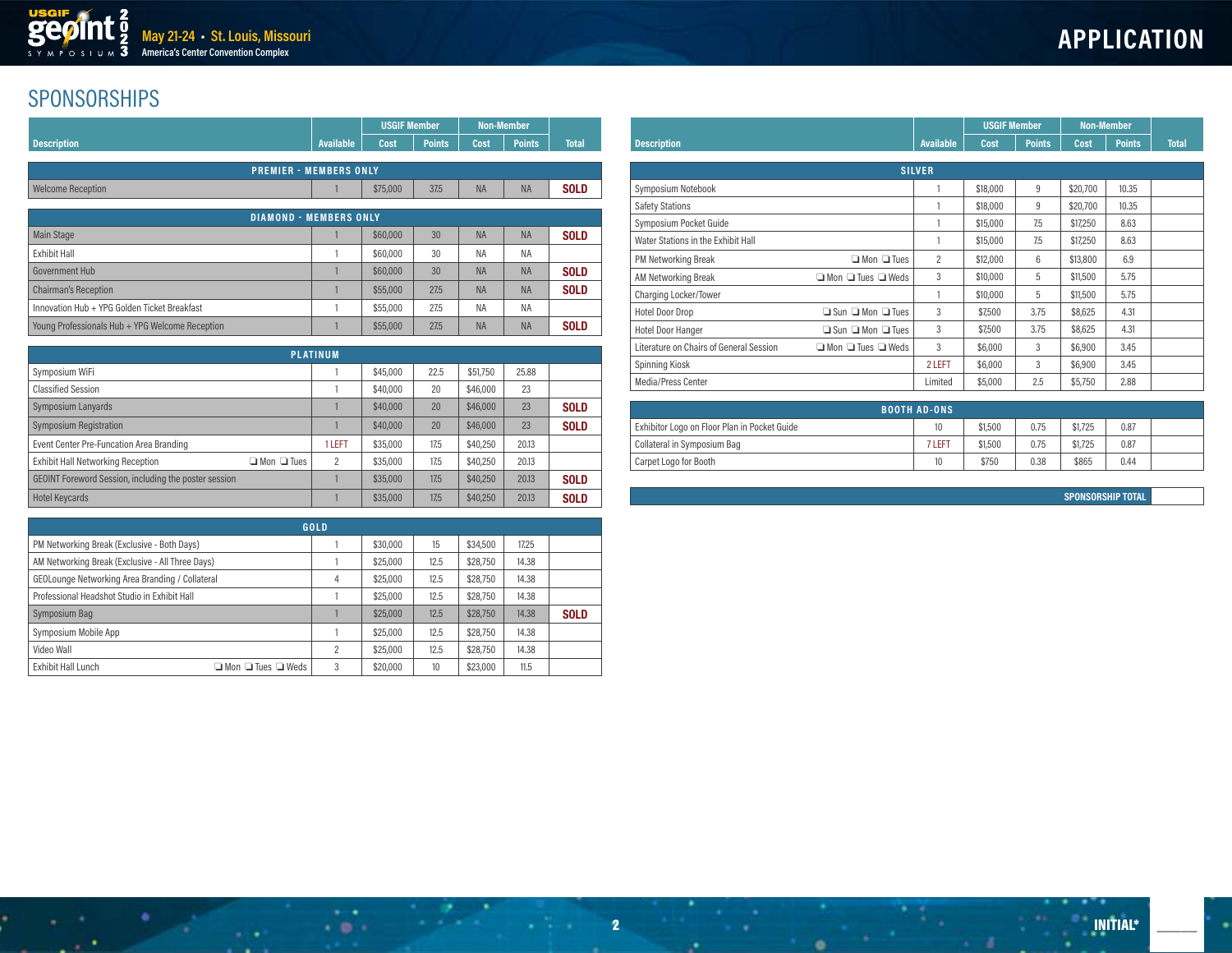# MEETING ROOMS

USGIF has a limited number of meeting rooms available at the America's Center Convention Complex. Meeting Rooms will be available from Sunday, May 21, through Thursday, May 25.

Please note that furniture, a/v, electrical, floral, and any other show services are at the expense of the exhibitor and should be contracted directly with the appropriate vendor for that particular service.

#### Please number the rooms in order of preference. Requested number of rooms

**May 21-24 • St. Louis, Missouri America's Center Convention Complex**

| <b>Room</b> | Sq. Feet | <b>Conference</b> | <b>Reception</b> | \$ Member | \$ Non-Member | Preference  |
|-------------|----------|-------------------|------------------|-----------|---------------|-------------|
| 100         | 2,695    | 88                | 120              | \$9,500   | \$10,925      | <b>SOLD</b> |
| 101         | 2,420    | 88                | 120              | \$9,500   | \$10,925      | <b>SOLD</b> |
| 102         | 2,530    | 88                | 120              | \$9,500   | \$10,925      | <b>SOLD</b> |
| 103         | 2,576    | 88                | 120              | \$9,500   | \$10,925      | <b>SOLD</b> |
| 104         | 2,420    | 88                | 120              | \$9,500   | \$10,925      | <b>SOLD</b> |
| 105         | 2,695    | 88                | 120              | \$9,500   | \$10,925      | <b>SOLD</b> |
| 220         | 2,666    | 88                | 140              | \$9,500   | \$10,925      | <b>SOLD</b> |
| 221         | 2,728    | 90                | 140              | \$9,500   | \$10,925      | <b>SOLD</b> |
| 222         | 2,728    | 90                | 140              | \$9,500   | \$10,925      | <b>SOLD</b> |
| 223         | 2,728    | 90                | 130              | \$9,500   | \$10,925      | <b>SOLD</b> |
| 224         | 2,604    | 86                | 130              | \$9,500   | \$10,925      | <b>SOLD</b> |
| 225         | 2,604    | 86                | 130              | \$9,500   | \$10,925      | <b>SOLD</b> |
| 226         | 2,728    | 90                | 140              | \$9,500   | \$10,925      |             |
| 227         | 2,640    | 88                | 130              | \$9,500   | \$10,925      |             |
| 228         | 2,728    | 90                | 140              | \$9,500   | \$10,925      |             |
| 229         | 2,666    | 88                | 140              | \$9,500   | \$10,925      |             |
| 230         | 2,537    | 84                | 120              | \$9,500   | \$10,925      | <b>SOLD</b> |
| 231         | 2,244    | 74                | 120              | \$9,500   | \$10,925      | <b>SOLD</b> |
| 232         | 2,508    | 84                | 120              | \$9,500   | \$10,925      | <b>SOLD</b> |
| 240         | 2,580    | 86                | 140              | \$9,500   | \$10,925      | <b>SOLD</b> |
| 241         | 2,332    | 77                | 120              | \$9,500   | \$10,925      | <b>SOLD</b> |
| 242         | 2,655    | 88                | 120              | \$9,500   | \$10,925      | <b>SOLD</b> |
| 250         | 522      | 17                | 20               | \$4,750   | \$5,450       | <b>SOLD</b> |
| 251         | 486      | 16                | 20               | \$4,750   | \$5,450       | <b>SOLD</b> |
| 252         | 532      | 17                | 20               | \$4,750   | \$5,450       | <b>SOLD</b> |
| 360         | 1,266    | 42                | 70               | \$9,500   | \$10,925      | <b>SOLD</b> |
| 361         | 592      | 19                | 20               | \$4,750   | \$5,450       | <b>SOLD</b> |
| 362         | 585      | 19                | 20               | \$4,750   | \$5,450       | <b>SOLD</b> |
| 370         | 1,756    | 58                | 70               | \$9,500   | \$10,925      | <b>SOLD</b> |
| 371         | 676      | 22                | 20               | \$4,750   | \$5,450       | <b>SOLD</b> |
| 372         | 500      | 16                | 20               | \$4,750   | \$5,450       | <b>SOLD</b> |



LEVEL 1 MEETING ROOMS

LEVEL 2 MEETING ROOMS

\_\_\_\_\_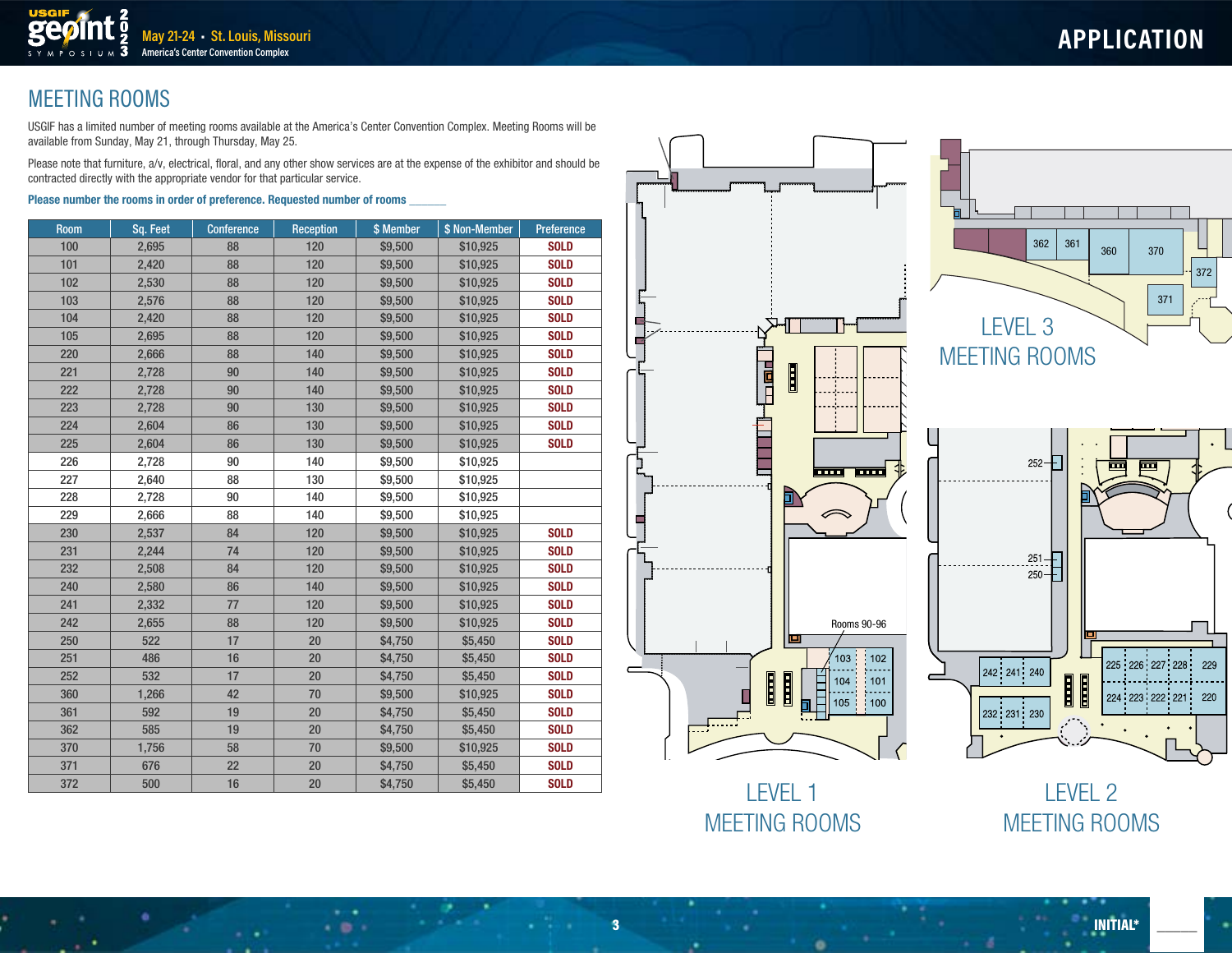

### **APPLICATION PROCESS**

Please complete, sign, initial each page, and return this application to mariam.ghaussy@usgif.org

Due to limited space availability, USGIF cannot guarantee that this Application will be accepted. If this Application is not accepted for any reason, USGIF will return the payment enclosed with this Application. If this Application is accepted, USGIF will return a counter signed copy of this Application. Acceptance of an Application does not imply endorsement by USGIF of Applicant's products or services, nor does rejection imply lack of approval of Applicant's products or services.

Once USGIF has received and acknowledged this signed Application with the attached Terms and Conditions, the applicable Exhibitor Service Manual, and any Addendum Application (collectively, the "Contract") will become a legally binding contract between the Applicant and USGIF.

USGIF, in its sole discretion, has the right to determine eligibility of any organization, service or product for inclusion in the Event and has the right to rescind the Contract at any time if USGIF, in its sole discretion, deems the Applicant to be contrary to the best interests of the Event. If USGIF rescinds the Contract for the aforementioned reason, USGIF's sole obligation (and Applicant's sole remedy) is to refund the fees paid by Applicant for exhibit space, media, meeting rooms and/or sponsorships.

## **CANCELLATION POLICY**

Cancellations must be made in writing. In the event that an Exhibitor, Sponsor or advertiser cancels all or part of the Exhibit Space, sponsorship or advertisement by January 6, 2023, 50% of the total fee paid will be refunded, less a \$100 administrative fee. After January 6, 2023, no refunds will be given. Please note, if you have submitted an application, but have yet to pay and cancel the reservation, you are still 100% liable for the booth, sponsorship, advertising/media, or meeting room.

## **FINANCIALS**

#### (To be completed by Applicant)

| <b>Exhibit Space</b>   |  |
|------------------------|--|
| Sponsorship(s)         |  |
| <b>Meeting Room(s)</b> |  |
| <b>TOTAL DUE</b>       |  |

### **PAYMENT INFORMATION**

Please select your preferred payment method below. As part of the confirmation process, USGIF will send an invoice via email to the email address provided. If a PO is issued, please list it below and USGIF can include it on the invoice. If paying by credit card, a receipt will be generated and emailed to the email address listed below. If a PO is issued, the standard, pre-printed terms and conditions, if any, on the PO will have no legal effects and will not be binding by USGIF.

#### Credit card information is required to hold space/sponsorship for up to 30 days.

Check (Please make all payments payable to USGIF in U.S. Funds.)

| $\Box$ EFT                                                                                   |  |      |  |
|----------------------------------------------------------------------------------------------|--|------|--|
|                                                                                              |  |      |  |
| Credit Card (see below)                                                                      |  |      |  |
|                                                                                              |  |      |  |
|                                                                                              |  |      |  |
|                                                                                              |  |      |  |
|                                                                                              |  |      |  |
| Phone <b>contract and contract and contract of the Contract Authority</b> Email <b>Email</b> |  |      |  |
|                                                                                              |  | Date |  |

The card holder's signature indicates that (1) the issuer of the card identified above is authorized by the cardholder to pay the total due as shown on this application, (2) that the card holder promises to pay such amount subject to and in accordance with the agreement governing the use of such card, and (3) the United States Geospatial Intelligence Foundation is authorized to charge the credit card number listed above for the listed amount.

### This section must be filled out only if paying by credit card

**Total Due:** 

**INITIAL\*** 

Please add the 3% Administrative Fee (if paying by credit card and amount is \$1,000 or higher):

Total amount to be charged to card:

| <b>FOR USGIF USE ONLY</b>                                                                                                                                                                                                           |                                 |
|-------------------------------------------------------------------------------------------------------------------------------------------------------------------------------------------------------------------------------------|---------------------------------|
|                                                                                                                                                                                                                                     |                                 |
|                                                                                                                                                                                                                                     | Meeting Room(s) Assigned        |
|                                                                                                                                                                                                                                     |                                 |
|                                                                                                                                                                                                                                     | Date Accepted <b>example 20</b> |
| Accepted on behalf of USGIF by <b>example 2008</b> and 2008 and 2008 and 2008 and 2008 and 2008 and 2008 and 2008 and 2008 and 2008 and 2008 and 2008 and 2008 and 2008 and 2008 and 2008 and 2008 and 2008 and 2008 and 2008 and 2 |                                 |

Signed contract and payment due within 30 business days of booth assignment.

 $-0.1$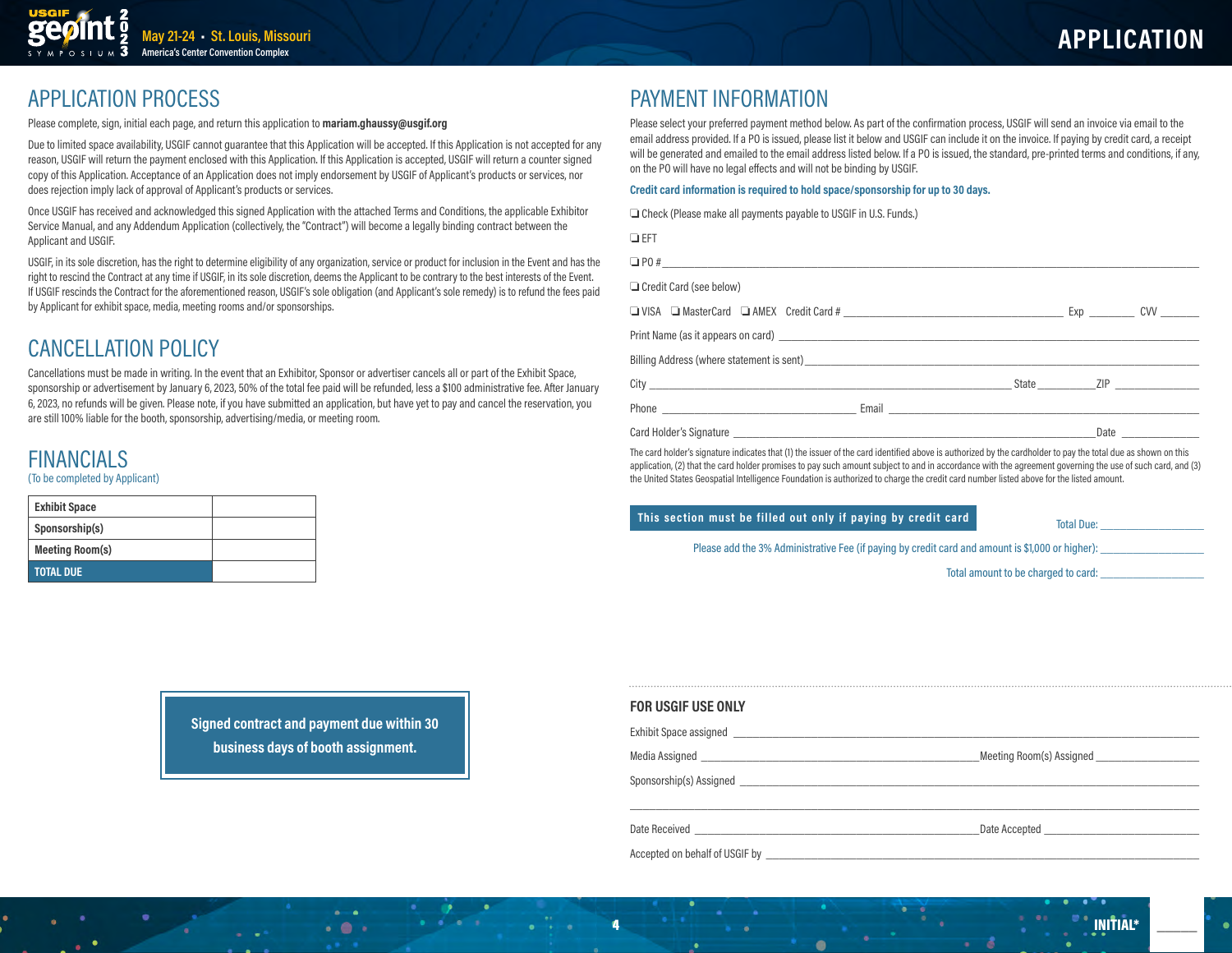**May 21-24 • St. Louis, Missouri America's Center Convention Complex**

1. Definitions. Capitalized terms not defined herein shall have the meanings set forth in the Application. "Application" means the application for the Event that has been signed by the Applicant; "Applicant" means the organization listed on the first page of the Application; "Event" means the Trade Show and Symposium and other events scheduled, such as receptions, networking opportunities, and outings, to be held on the dates listed on the top of the Application; "Trade Show" means the exhibit hall trade show to be held during the Event; "Symposium" means the speeches, panel discussions, and breakout sessions held outside of the exhibit hall during the Event; and "Location" means the hotel, resort or conference center listed on the top of the Application where the Trade Show will be held.

2. Permitted Use. The Applicant may only use the exhibit spaces, media opportunities, sponsorships, and meeting rooms listed and described in the Application and chosen and paid for by the Applicant (the "Opportunities") to inform and educate Event attendees regarding the Applicant's products or services. The Applicant may not sublet, assign, or apportion any part of such Opportunities. The Applicant may not represent, advertise, or distribute literature for the products or services of any other organization or individual without the prior express written approval of USGIF. All of the Applicant's activities must be confined to the space assigned by USGIF. The Applicant acknowledges and agrees that its representatives are admitted to, and will remain at, the Event solely in strict compliance with the Contract.

3. Protection of Facilities and the Public. Applicant shall not use the Location or permit it to be used by any employee, patron, contractor, or invitee: (a) for any illegal purpose; (b) in conflict with any applicable Law (as defined below); (c) in any manner that could violate the insurance or increase the rate of insurance on the Location; (d) in any manner that constitutes any waste or nuisance; (e) in any manner that causes any injury to the Location; or (f) in violation of any applicable rule or regulation issued by management of the Location.

4. Floor Load. Under no circumstances shall the weight of any equipment or exhibit material exceed the Location's floor load specifications set forth in the Exhibitor Service Manual or as otherwise specified by USGIF or the Location.

5. Lotteries; Contests. No drawings or sweepstakes that require the purchase of raffle or lottery tickets are permitted without USGIF's advance written authorization and must be operated in accordance with applicable Law. Approved drawings must be available to all Event attendees (except persons under 18 years of age, exhibitors and USGIF staff). Registration for drawings must be done within the confines of the rented exhibit space(s) and may not distract from other exhibitor displays. A description of the drawing process (including, without limitation, time of drawing and where winner names will be posted or announced) should be clearly visible to all Event attendees. USGIF reserves the right to endorse or be affiliated with Applicant drawings, or make announcements on behalf of Applicant as it sees fit.

6. USGIF's Right of Control. USGIF, in its sole discretion and at any time, has the right to, at the Applicant's sole cost and expense and without any obligation for USGIF to compensate or reimburse the Applicant, (a) move the Applicant's location in the exhibit hall for any reason, (b) prohibit or remove any material that in USGIF's opinion is objectionable in design, operation, or otherwise, (c) request changes to or remove any materials that in USGIF's opinion is contrary to the best interests of the Event or out of keeping with the character of the Event, (d) upon any breach of the Contract, immediately remove the Applicant's materials or the Applicant (or its representative) from the Event, (e) prohibit or remove any materials that differ substantially from the information stated in the Application or provided to USGIF, (f) shut-down, halt, or remove any demonstration of services or equipment, audio or visual activities, interviews, or other activities that in USGIF's opinion inconveniences or interferes with other exhibitors' or attendees' enjoyment of the Event, (g) control Event admission prices and policies, and (h) limit the number of "EXHIBITOR" badges issued to the Applicant. In the event of the removal of the Applicant's materials, in whole or part, or the removal of the Applicant or any of its representatives from the Event in accordance with (b) or (c) above, USGIF's sole liability for such removal will be to refund the fee paid by the Applicant as specified on the Application on a pro-rata basis for the period of the Event remaining at the time of removal; in all other cases, the Applicant will not be entitled to any refund of fees paid.

7. Installation and Removal. Exhibit spaces must remain intact and staffed during all Event hours. The Applicant shall remove all materials from the Location by the time set forth in the Exhibitor Service Manual. The Applicant shall reimburse USGIF for any expenses, including, without limitation, cleaning, repair, storage, disposal, or handling charges, incurred with respect to the Applicant's materials remaining after such date or any other violation of the Exhibitor Service Manual.

 $-0.5$ 

8. Representatives. The Applicant's representatives must be employees of the Applicant. At all times during Trade Show hours, the Applicant's booth representatives must (a) wear the "EXHIBITOR" badge identification furnished by USGIF, (b) actually work in the exhibit space assigned to the Applicant, and (c) have an manner, appearance, and dress that is appropriate, conservative, and professional.

9. Copyrighted Materials. If the Applicant intends to use, display, or distribute any music or other copyrighted materials or third-party trademarks during the Event, the Applicant must have permission to do the same and must provide USGIF with a copy of license or other agreement prior to the opening of the Event.

10. Americans with Disabilities Act. All exhibits at the Trade Show must be accessible to handicapped persons in accordance with the Americans with Disabilities Act.

**11. Laws and Regulations.** The Applicant shall fully comply with all federal, state, and local laws and regulations and all rules and regulations prescribed by the management of the Location (collectively, "Laws"). The Applicant shall meet the requirements of all local authorities and obtain, at their own expense, any necessary permits, licenses, or equipment should any be required for the particular individual displays or the particular exhibit of the Applicant. Potentially combustible or explosive materials and substances must be flameproof. Packing containers, excelsior, wrappings, and similar materials must be removed from the Trade Show and must not be stored under tables, behind displays or in the aisles. Alcoholic beverages are prohibited in the Trade Show except with USGIF's prior express written authorization. Hazardous or dangerous materials or equipment are prohibited from the Event.

12. Obstruction of Aisles or Booths. The Applicant's materials, representatives, or exhibit demonstrations or activities must not obstruct any aisles or prevent easy access to other exhibitors.

13. Security. The provision of any security service during the Event must not be construed as USGIF's assumption of an obligation or duty to the Applicant with respect to the Applicant's property or safety. The Applicant and its representatives and attendees participate in the Event at their own risk.

14. Advertising, Meetings and Social Activities. In the interest of the success of the Event as a whole, the Applicant agrees not to extend invitations, hold meetings, receptions, outings, social events or otherwise encourage the absence from the Event or Location during Event hours. Sponsorships, advertisements, displays, demonstrations, conferences, entertainment, symposium registration, or hospitality rooms, may be permitted only with the express advance written authorization of USGIF and the payment of additional fees.

15. Admittance During Non-Trade Show Hours. The Applicant's representatives will be permitted to enter the Trade Show one half (1/2) hour before the scheduled opening of the exhibit hall (except for purposes of set-up or dismantling, which time is specified in the Exhibitor Service Manual), unless otherwise agreed by USGIF prior to the start of the Event. Temporary badges will be required for the Applicant's representatives during set-up and dismantling.

16. Failure to Hold Event. If the Event (or any part thereof) is cancelled for any reason, including, without limitation, acts of God (including fire, tornado, hurricane, flood, earthquake, or other elements of nature including weather events), wars, riots, civil disorders, rebellions or revolutions, acts of terrorism, strikes, lockouts or labor disputes, direct government action/inaction or order, or catastrophic failures of telecommunication service, the Contract will automatically terminate, and the Applicant waives any claim for damages or compensation. Upon such termination, USGIF will refund to the Applicant the fees paid and specified in the Application, less a pro rata share of USGIF's actual expenses incurred in connection with the Event. Except as provided in the previous sentence, upon such termination, neither party will have any further obligation to the other.

17. No Warranty. USGIF PROVIDES THE OPPORTUNITIES AND THE ITEMS SPECIFIED IN THE EXHIBITOR SERVICE MANUAL "AS IS WHERE IS," WITHOUT WARRANTIES OF ANY KIND, EXPRESS OR IMPLIED, AND SPECIFICALLY WITHOUT WARRANTIES OF FITNESS FOR A PARTICULAR **PURPOSE** 

INITIAL\*  $5$   $\blacksquare$   $\blacksquare$   $\blacksquare$   $\blacksquare$   $\blacksquare$   $\blacksquare$   $\blacksquare$   $\blacksquare$   $\blacksquare$   $\blacksquare$   $\blacksquare$   $\blacksquare$   $\blacksquare$   $\blacksquare$   $\blacksquare$   $\blacksquare$   $\blacksquare$   $\blacksquare$   $\blacksquare$   $\blacksquare$   $\blacksquare$   $\blacksquare$   $\blacksquare$   $\blacksquare$   $\blacksquare$   $\blacksquare$   $\blacksquare$   $\blacksquare$   $\blacksquare$   $\blacksquare$   $\blacksquare$